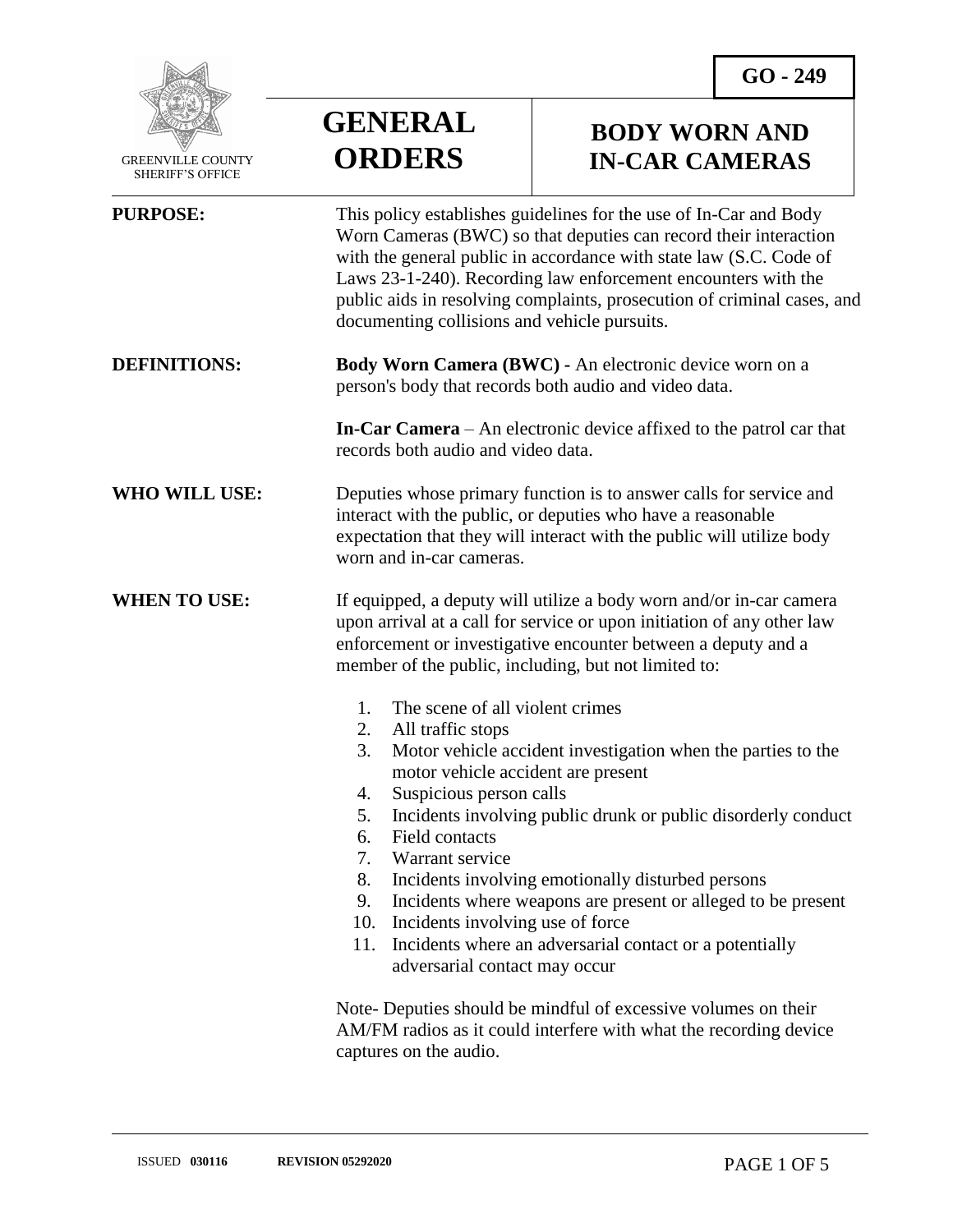j

Body worn and in-car cameras will only be utilized in conjunction with official law enforcement duties. They will not generally be used to record:

- 1. Communications with other Sheriff's Office personnel without the permission of the Sheriff or his designee,
- 2. Encounters with undercover personnel or confidential informants,
- 3. When on break or otherwise engaged in personal activities, unless for a direct law enforcement purpose.

Furthermore, deputies should use discretion where there is a victim of rape or sexual assault. Additionally, to respect the dignity of others, unless articulable exigent circumstances exist, deputies will try to avoid recording persons who are nude or when sensitive human areas are exposed.

There is no obligation to obtain consent from victims or witnesses prior to using a body worn or in-car camera during an interview. However, if asked about its use, deputies will be forthcoming about its use. At that time the deputy and the deputy's supervisor will make the decision whether to keep the camera on or turn it off. If the decision is made to discontinue the recording, the deputy must document the reason for discontinuation on camera and in a written report.

## **Deactivation of a BWC**

or In-Car Camera : As soon as possible after a critical incident, a supervisor will respond to the scene and confirm that the incident has concluded and the scene is secured. The supervisor will then confirm that the deputy is no longer an active participant and if the deputy has responded with a use of force. If so, while in-view of the camera and without engaging in further questioning of the deputy, the supervisor will relieve the deputy of duty and deactivate the cameras, but leave the cameras in the possession of the deputy. At that time, the deputy may engage in conversations that are subject to privilege, unless the privilege is expressly waived prior to this occurring.

> **Cameras and storage mediums of deputies who are involved in such incidents will remain in the possession of the deputy until they are collected from them by a representative of OPS or SLED.**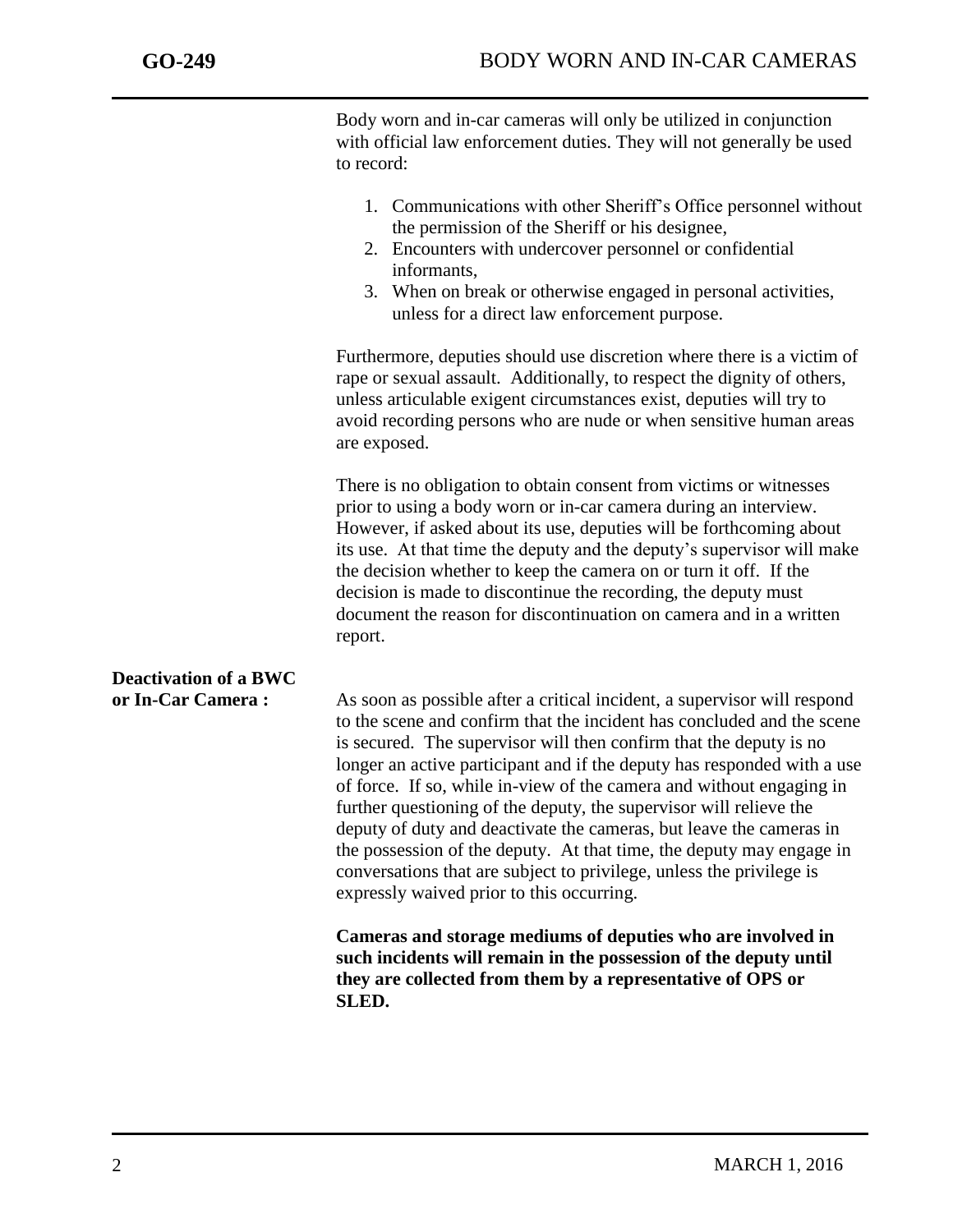j

Deputies who arrive after the incident has concluded as back-up or support for the subsequent investigation should continue to record interactions with the public according to this policy. All videos of critical incidents by these deputies will be uploaded to the server at LEC as soon as possible.

#### **DATA STORAGE:** Recordings that are non-investigative, non-arrest, and are not part of any internal investigation will be retained not less than two years.

Recordings of any arrests or violations of offenses listed in the S.C. Preservation of Evidence Act, S.C. Code 17-28-320, the expungement statute of S.C. Code 17-1-40, or any other statute, regulation, or case law will be retained for not less than 6 years.

### **Due to the nature of some incidents/investigations, the recording may be kept for a longer period of time that will be determined by the specialized unit in charge of the incident/investigation.**

All recordings shall be securely offloaded within 5 days or sooner if directed by a supervisor. In circumstances that exceed this period a supervisor must be notified. Each file shall contain information related to the date, BWC identifier, and assigned deputy. In any incident that results in an arrest being made or an incident report / supplemental report being taken, all deputies on scene shall classify their recordings with the appropriate case number. Deputies shall immediately notify their supervisor if they are unable to offload any files covered by this policy.

Files should be securely stored in accordance with state retention laws and no longer than useful for training or for use in an investigation or prosecution. In capital punishment prosecutions, recordings shall be kept until the offender is no longer under control of a criminal justice agency.

BWC recording are not subject to the South Carolina Freedom of Information Act and shall only be released at the discretion of the Sheriff or his designee. (This is subject to the provisions of Criminal Practice Rule 5 and/or Brady requests.)

All access to BWC data (images, sounds and metadata) must be specifically authorized by the Sheriff or his designee, and all access is to be audited to ensure that only authorized users are accessing the data for legitimate authorized purposes.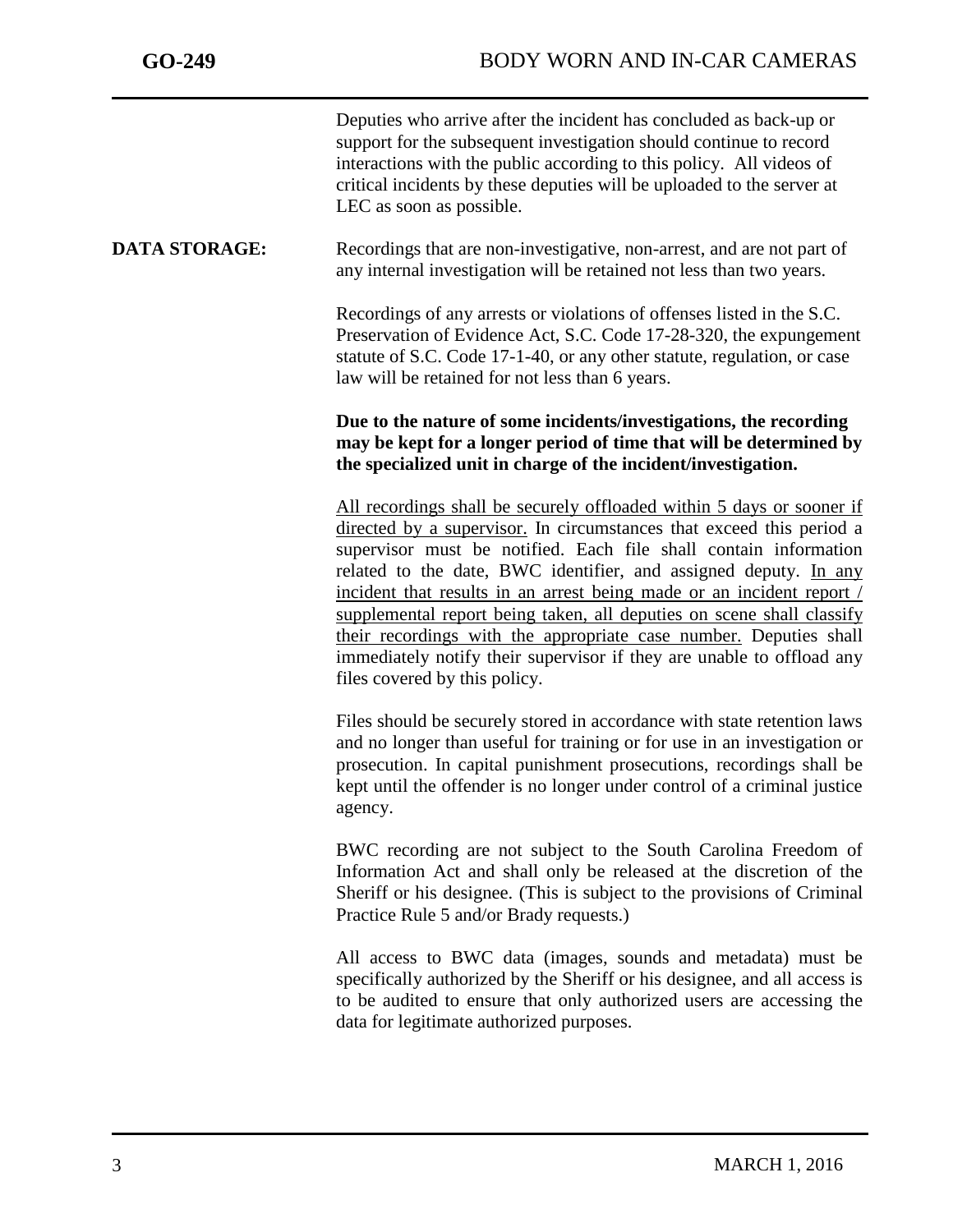|                                                | All images and sounds recorded by the BWC are the exclusive<br>property of the Greenville County Sheriff's Office. Accessing,<br>copying, or releasing files for non-law enforcement purposes is<br>strictly prohibited.                                                                            |
|------------------------------------------------|-----------------------------------------------------------------------------------------------------------------------------------------------------------------------------------------------------------------------------------------------------------------------------------------------------|
| <b>SUPERVISORY</b><br><b>RESPONSIBILITY</b>    |                                                                                                                                                                                                                                                                                                     |
|                                                | 1. Supervisory personnel shall ensure that deputies equipped<br>with BWC devices utilize them in accordance with policy and<br>procedures defined herein.                                                                                                                                           |
|                                                | 2. BWC's shall be placed on the chest area or in a manner<br>recommended by the manufacturer.                                                                                                                                                                                                       |
|                                                | 3. At least on a monthly basis, randomly review BWC and in-car<br>camera recordings to ensure that the equipment is operating<br>properly, deputies are using the devices appropriately in<br>accordance with policy and to identify areas in which<br>additional training or guidance is required. |
|                                                | 4. Review recordings of all Response to Resistance/Aggression<br>and Vehicle Pursuits.                                                                                                                                                                                                              |
|                                                | 5. On a quarterly basis, check the deputies' recordings to assure<br>they have been properly loaded to the server.                                                                                                                                                                                  |
| <b>TRAINING:</b>                               | All sworn personnel will receive training prior to being issued a<br>body worn camera or a patrol vehicle equipped with an in-car camera<br>system.                                                                                                                                                 |
|                                                |                                                                                                                                                                                                                                                                                                     |
| PUBLIC DISCLOSURE OF<br><b>BWC RECORDINGS:</b> | Data recorded by a body-worn camera is not a public record subject to<br>disclosure under the Freedom of Information Act, however;                                                                                                                                                                  |
|                                                | 1. The State Law Enforcement Division, the Attorney General,<br>and a circuit solicitor may request and must receive data<br>recorded by a body-worn camera for any legitimate criminal<br>justice purpose;                                                                                         |
|                                                | 2. A law enforcement agency may request and must receive data<br>recorded by a body-worn camera if the recording is relevant to<br>an internal investigation regarding misconduct or disciplinary<br>action of a law enforcement officer;                                                           |